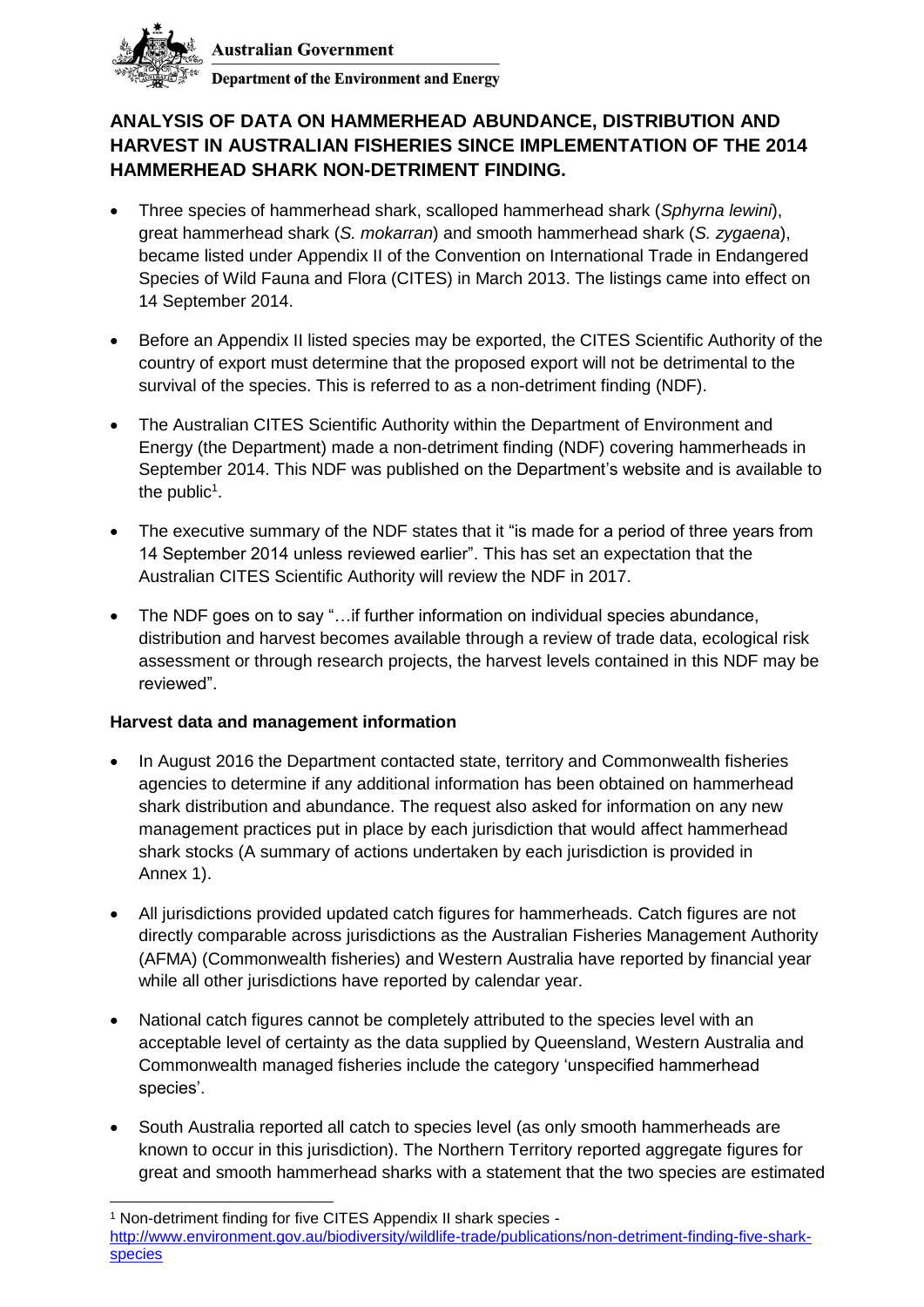to be caught in found in equal abundance. Queensland, Western Australia and Commonwealth Fisheries reported to species level where possible with the rest of their catch data attributed to hammerheads as a group (unspecified hammerhead species). Catch for each jurisdiction by species is given in attached Annex 1.

- Take of great and scalloped hammerheads has substantially decreased over time since 2012 in the Northern Territory. Take of scalloped and unspecified hammerhead species in Queensland decreased from 2006/07 to 2010 and has remained at this level to date. Smooth hammerhead take in South Australia has remained at a very low level and has not changed significantly over time. The take of smooth hammerhead in WA has remained relatively stable from 2004/05 to 2014/15 avenging at 61.5 tonnes per year.
- The national annual catch total of each species falls below the relevant limit set in the NDF (Figure 5 of Annex 1).
- Queensland reported the largest proportion of unspecified hammerhead species catch, accounting for 95% of national unspecified catch by volume since the NDF came into effect. As smooth hammerheads only occur in subtropical and temperate seas (as far north as Brisbane, Queensland and Geraldton, Western Australia), the unspecified hammerhead catch in Queensland is more likely to be either from scalloped or great hammerhead. If the majority of unspecified hammerhead take is not attributable to smooth hammerhead this means take is below the harvest limit for each year set under the NDF since it came into effect.
- If the national unspecified hammerhead take is completely attributed to either scalloped or great hammerheads the take is still below the harvest limit set by the NDF for both species.
- Some states and territories have begun to reform management practices, but these are yet to be formalised and implemented. These reforms should provide improved certainty in reporting of catch and discards.

#### **International trade export data**

- Acquitted Australian export permit data for the three hammerhead species from September 2014 (the date of listing) to March 2017 was provided by Australian CITES Management Authority (Figure 6 of Annex 2).
- Exported product was reported to be almost entirely made up of fins of scalloped, great and smooth hammerhead shark. A small number (12 specimens) of live scalloped hammerhead shark were exported from Australia to the United Arab Emirates during this period.
- With the exception of the live export to the Arab Emirates, trade data showed that all other hammerhead exports are fins shipped to Hong Kong. Total export of great hammerhead fin from 2014/15 to 2016/17 is reported as 1400kg. The exports have shown an increasing trend: 140kg in 2014/15, to 550 kg in 2015/16 and then 720kg in 2016/17. Total export of smooth hammerhead was around 70kg: 65kg exported in 2015/16 and only five kg exported in 2016/17. Scalloped hammerhead fins were only reported as exported in 2016/17; a total of 140 kg.
- Permit holders must demonstrate that exported hammerhead products are legally sourced from a managed fishery. However, the current permit system does not allow reliable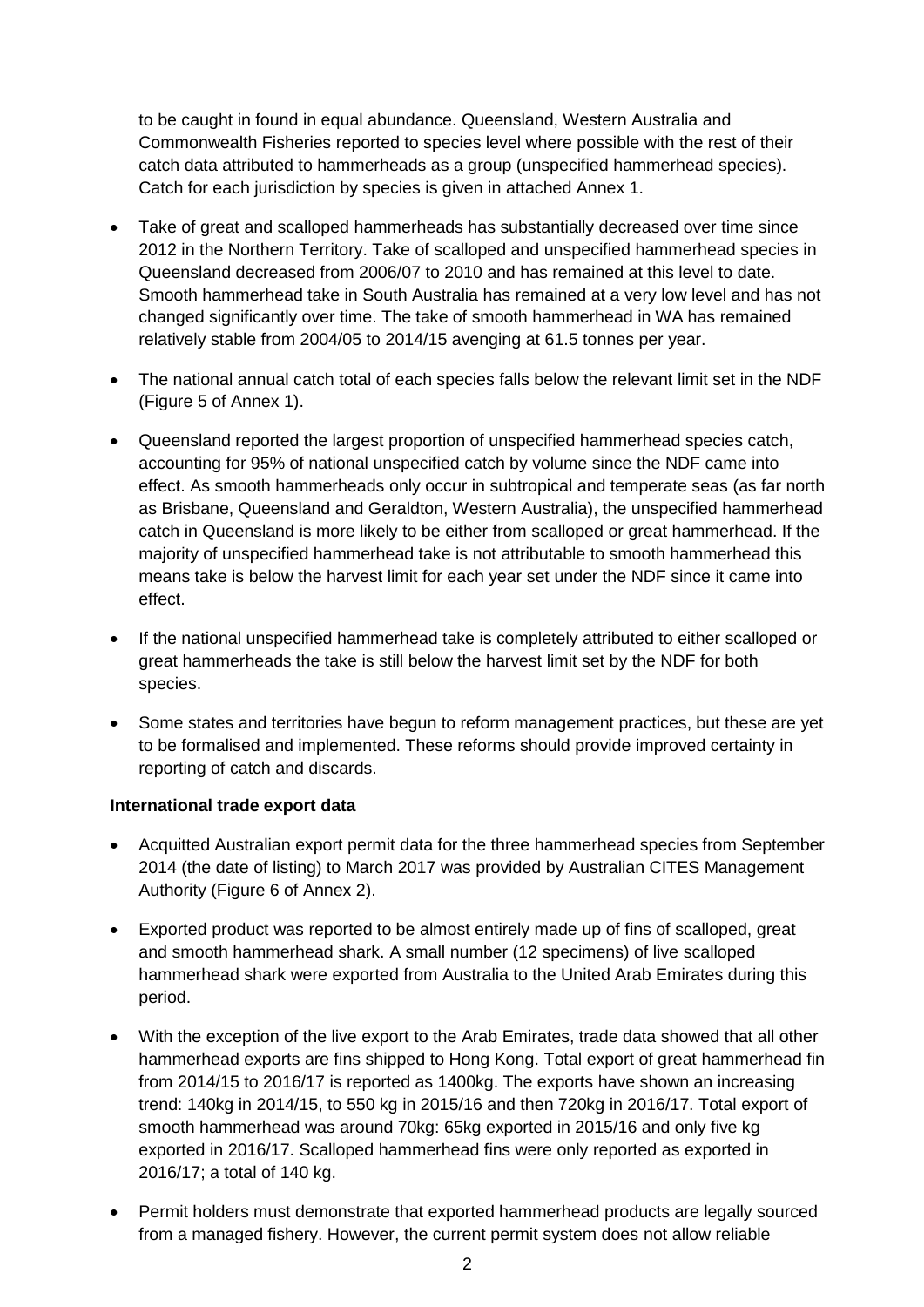reporting on the fishery of origin of exported fins. The CITES Management Authority of Australia is considering mechanisms to improve the traceability of exported hammerhead shark fin.

### **Research undertaken since the listings came into place**

- A project was undertaken by the National Environmental Science Programme (NESP) Marine Biodiversity Hub on establishing the status of Australia's hammerhead sharks. The project report delivered in December 2015 found that, based on the current data, it is unclear how much individuals move between regions and what is causing differences in size and sex class distributions. This lack of data precludes any estimation of connectivity within and beyond Australia.
- A stock assessment of whaler and hammerhead sharks in Queensland was undertaken by The Queensland Department of Agriculture and Fisheries. The assessment included data on the species composition of commercial shark catches collected as part of the Fishery Observer Program (FOP) which was run by Fisheries Queensland between 2006 and 2012. The report highlighted concerns about data quality and the availability of data on shark discard rate. The report recommended future stock assessments would benefit from improved catch composition data. An independent review of the assessment commissioned by the Queensland Department of Agriculture and Fisheries found that given concerns over existing catch data, results should be treated with caution. The review further recommended that there should be no increase in total take of sharks in QLD until a more reliable data set is collected and assessed.
- No other significant relevant research was undertaken since the NDF was made in September 2014.

## **Conclusion**

There has been some effort through projects undertaken by NESP and the Queensland Government to obtain additional information on hammerhead shark stock levels. Those studies found that there is not yet enough data to have confidence in population models for hammerhead shark species in Australian waters and more broadly in the Asia pacific region.

Due to the low volume of export in these species to date, none of the catch figures exceeding NDF limits, lack of confidence in population data that has become available since the 2014 NDF was made and limited changes in available information since 2014, the Department has decided that a review of the NDF if not warranted at this time.

#### **Recommendations**

As insufficient new data to have confidence in hammerhead shark population models or stock assessments has been produced, the 2014 NDF should be extended until such time as relevant additional information becomes available, or until it is otherwise decided to review the NDF.

To provide a greater level of certainty around harvest levels jurisdictions should ensure records of hammerhead take are given at the species level. This should be reflected in the conditions of relevant Wildlife Trade Operations for fisheries approved under the *Environment Protection and Biodiversity Conservation Act 1999*.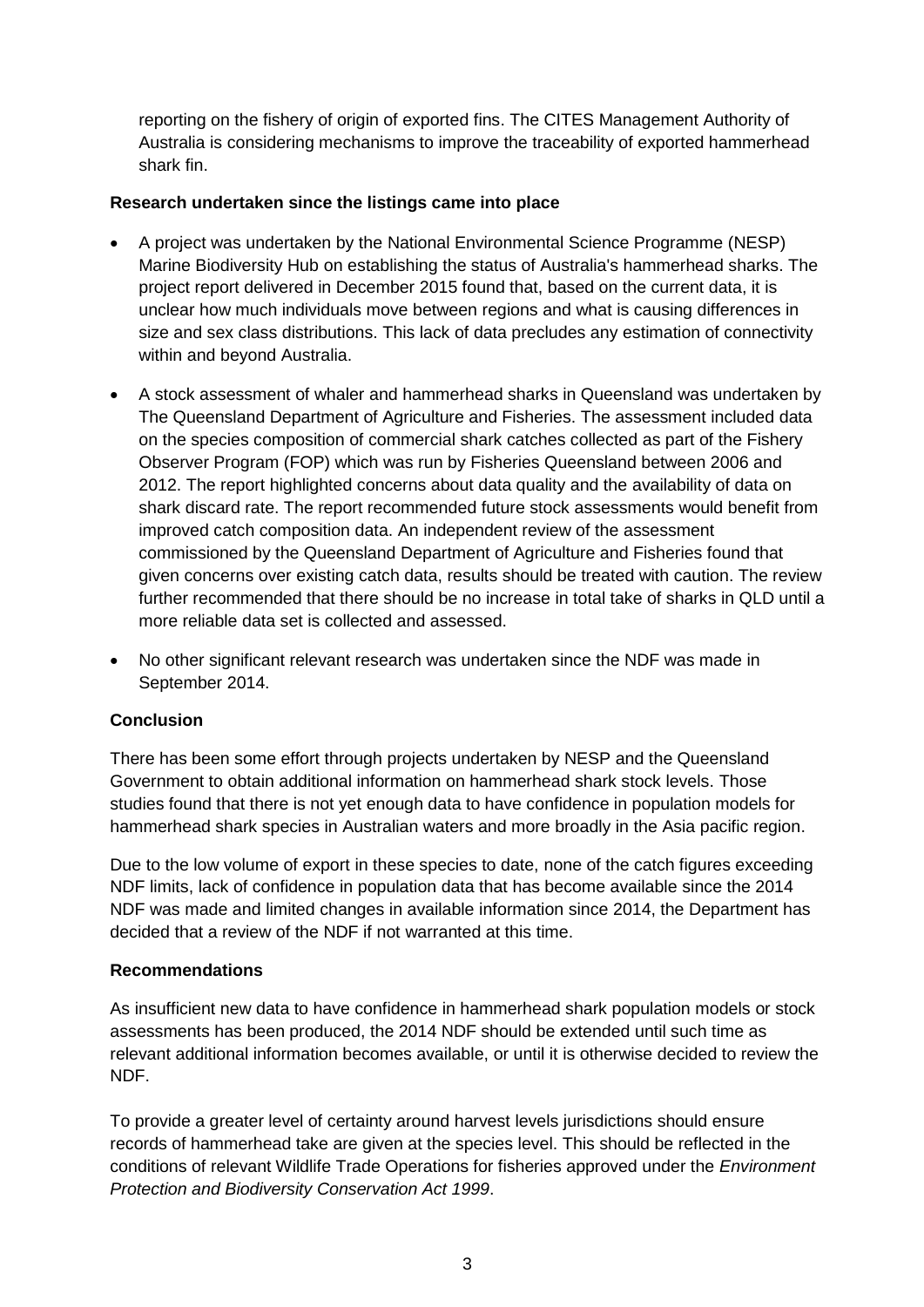

**Australian Government** Department of the Environment and Energy

**Annex 1**

# **Table 1. Summary of Actions of jurisdictions on hammerhead shark management since the 2014 NDF came into place.**

|          | <b>NT</b>                                                                                                                                                                                  | QLD                                                                                                                                                                                                                                    | <b>SA</b>                                                                                                                                                                                                                            | <b>WA</b>                                                                                                                                                                                                                                                                                                                                                                                              | <b>Commonwealth (AFMA)</b>                                                                                                                                                   |
|----------|--------------------------------------------------------------------------------------------------------------------------------------------------------------------------------------------|----------------------------------------------------------------------------------------------------------------------------------------------------------------------------------------------------------------------------------------|--------------------------------------------------------------------------------------------------------------------------------------------------------------------------------------------------------------------------------------|--------------------------------------------------------------------------------------------------------------------------------------------------------------------------------------------------------------------------------------------------------------------------------------------------------------------------------------------------------------------------------------------------------|------------------------------------------------------------------------------------------------------------------------------------------------------------------------------|
| 4<br>201 | Major review of<br>management<br>arrangements.<br>- Development of<br>management plan in<br>consultation with<br>industry<br>- NESP Hammerhead<br>stock structure project<br>participation | QLD DAF commissioned assessment of<br>shark stocks                                                                                                                                                                                     | No changes to<br>management<br>arrangements (The South<br>Australian Research and<br>Development Institute<br>(SARDI) has not<br>undertaken an<br>assessment of the<br>hammerhead shark<br>population due to<br>negligible catches). | Status of four indicator species<br>given as adequate/sustainable<br>(gummy and whisky sharks) and<br>recovering (sandbar and dusky<br>sharks).<br>Draft harvest strategy produced as<br>part of the Marine Stewardship<br>Council (MSC) (Formalising the<br>harvest strategy is being<br>considered).<br>A constant catch harvest strategy<br>has been developed to avoid<br>recruitment overfishing. | No information on changed<br>management arrangements<br>provided.<br>Take has reduced further since<br>NSW ban on the sale of<br>hammerhead shark (approx. 5 t<br>per year). |
| 5<br>201 |                                                                                                                                                                                            | Stock assessment of whaler and<br>hammerhead sharks in Queensland<br>published (Agri-science Queensland -<br>QLD DAF)<br>QLD DAF commissions independent<br>review of stock assessment report<br>Desk review of Queensland shark stock |                                                                                                                                                                                                                                      | McAuley et al 2015 states that the<br>four indicator species above may<br>be used as an indicator of<br>hammerhead stocks.                                                                                                                                                                                                                                                                             |                                                                                                                                                                              |
| ဖ<br>201 |                                                                                                                                                                                            | assessment for fisheries Queensland.<br>QLD Government releases green paper<br>on fisheries management reform.<br>ECIFFF WTO approved by DoEE.                                                                                         |                                                                                                                                                                                                                                      |                                                                                                                                                                                                                                                                                                                                                                                                        |                                                                                                                                                                              |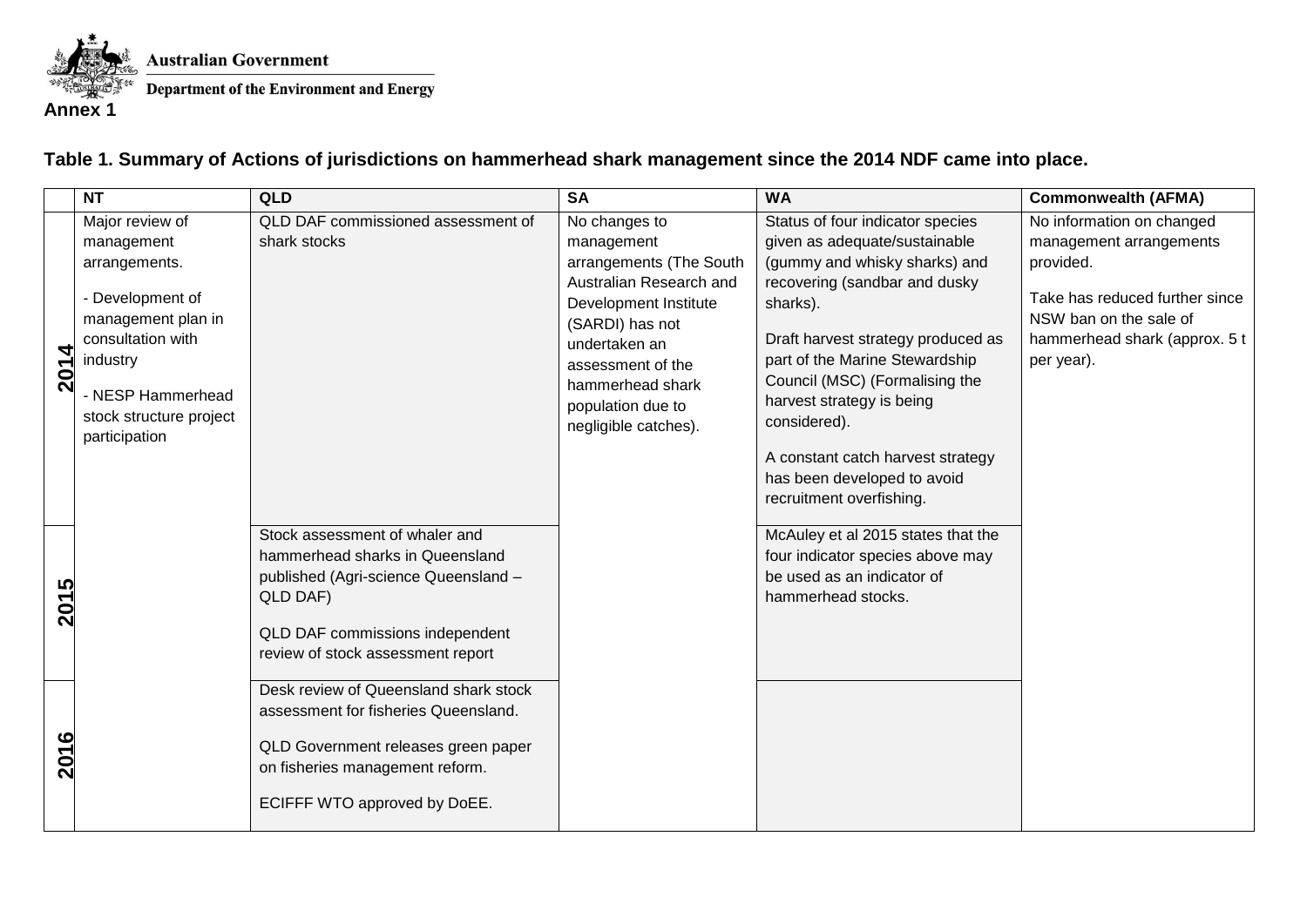









Figure 1. Take of great and smooth hammerhead in NT (2005 to 2015) Figure 2. Take of scalloped and unspecified hammerhead in QLD (2006 to 2016)



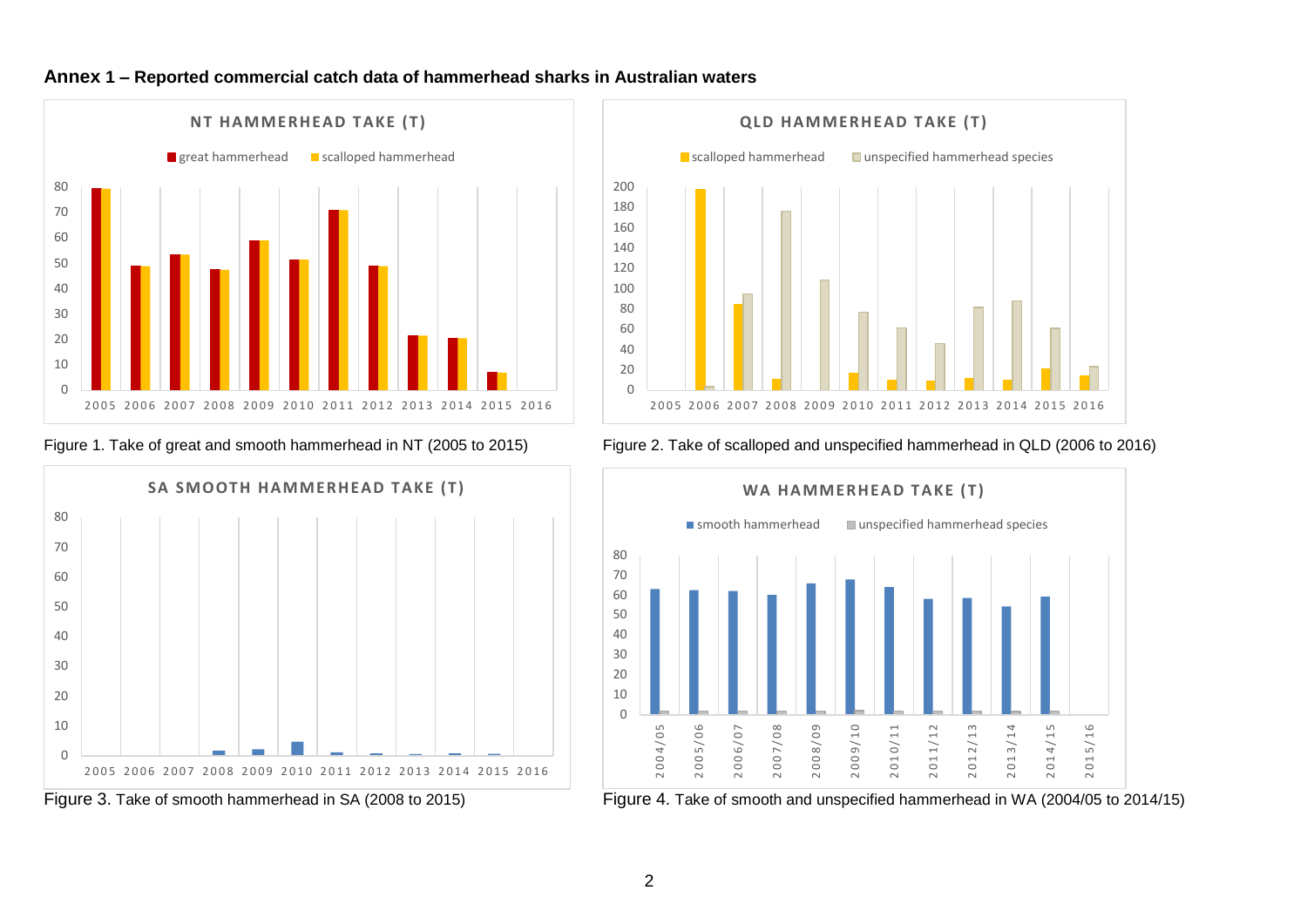

Figure 4. Take of scalloped, smooth and unspecified hammerhead in Figure 5. National hammerhead catch in Australia vs NDF limits (2015 - 2016)<br>Commonwealth fisheries (2007/08 to 2015/16) **Figure 5. National hammerhead comm** 



- \* To allow an annual national total to be calculated Commonwealth and WA fisheries financial year data have been treated as if they are calendar years (e.g. 2014/15 = 2015, 2015/16= 2016).
- \* 2014 catch data is excluded as the NDF came into place in September 2014 and NDF limits are annual
- \* 2016 catch data for the NT was not available at the time it was received by the Department in late 2016
- \*\* Unspecified hammerhead catch shown separately here is more likely attributable to great and scalloped hammerheads (further discussed in the text) the addition of total unspecified catch to either species does not exceed NDF limits.